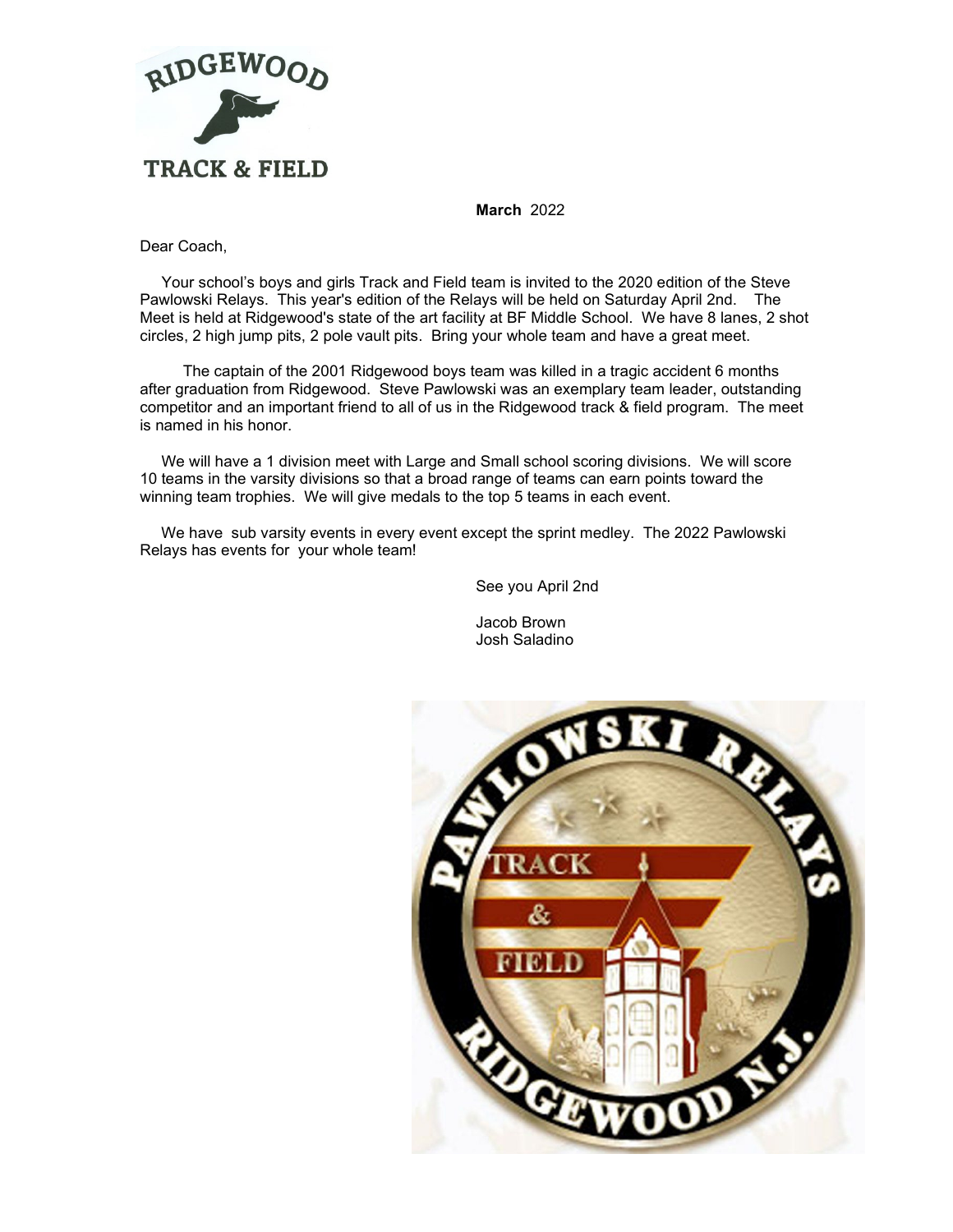## **The Steve Pawlowski Relays at Ridgewood's Track at BF**

#### **Information**

1. **Awards:** Medals to the top five teams in each event. Winning Trophy to top team in each of two varsity division based on school size. (Boys and Girls)

2. **Entry Fees:** \$20.00 per relay entered. Make checks payable to: "Abbington Track Club, Inc." Tax ID#: 13-4096981

3. **Entries close:** Tuesday, 3/29/22, with Josh Saladino, Meet Director, 26 Circle Avenue, Ridgewood, NJ 07450

4. For information concerning this meet:

check the web: http://www.jacobbrown.com/EntryForms/meetinfo.htm Or Email: [jacob@jacobbrown.com](mailto:jacob@jacobbrown.com) - put Pawlowski Relays in Subject line.

5. This meet will be run regardless of the weather. Should field events need to be cancelled, they may be rescheduled by decision of the Meet Directors.

6. Only 1 relay in varsity events. Multiple teams in sub varsity events. Seeding will be done by the card method on the day of the meet. Cards will be provided. You **MAY NOT** use your own cards.

| 7. Scoring: 12-10-8-7-6-5-4-3-2-1                                  | Field Event Relays: 3 athletes on a team.              |
|--------------------------------------------------------------------|--------------------------------------------------------|
|                                                                    | Frosh/Novice field event relays: 2 athletes on a team. |
| 8. Please bring safety pins and batons. They will not be supplied. |                                                        |

9. No starting blocks in this meet.  $10.$  % inch spikes are allowed.

11. TOTAL MALE AND FEMALE ENROLLMENT IN GRADES 9, 10, 11, AND 12 MUST BE INCLUDED. We will divide the entered schools by school size and award team trophies in a Large and Small school division.

12. Depending upon the number of entries, the 6 jump rule may be used in PV and HJ. In an attempt to meet both the needs of the novice and elite jumper/vaulter if the 6 jump rules is in effect the meet directors reserve the right to eliminate the 6 jump rule when a few elite jumper/vaulters remain in the competition. Also, the meet directors reserve the right to lower the bar during the competition for an athlete delayed by another event.

13. There will be a great food stand run by the Ridgewood Track and Field Parents!

### 14. One Relay only in Varsity.

We have 2 person hurdle relays io the frosh division. No  $2<sup>nd</sup>$  teams in discus & Javelin! In the Discus and Javelin all first throws will be measured but  $2^{nd}$  &  $3^{rd}$  throws will be measured only if they exceed a minimum line established by the meet officials.

#### 15. **BF Middle School in Ridgewood, 335 North Van Dien Avenue, Ridgewood 07450 Bus Drop Off at the BF-Middle School Track:**

Buses should enter the BF Middle School parking lot, drop off the athletes, circle around and go to the Graydon Parking Lot. Buses may not park in the school lot. The School Lot will be reserved for officials and coach driven School Vans. The Parking lot will be closed during the meet.

#### **Parking for parents and fans:**

Parking lot at the BF-Middle School lot will be closed. On Street parking is available nearby the school however please follow the street signage as the police will ticket improperly parked cars. Be prepared to walk several blocks to get to the track.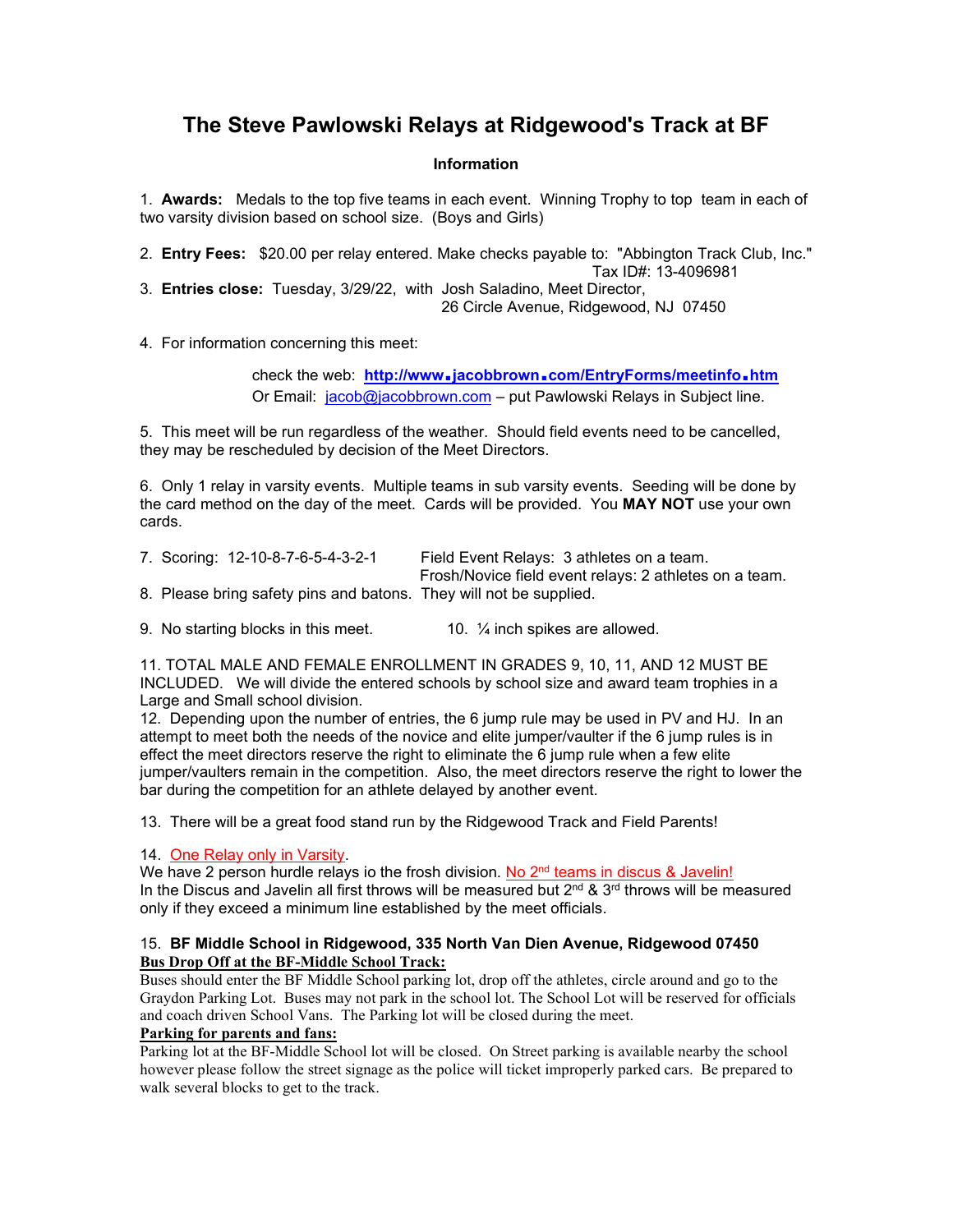## **The Steve Pawlowski Relays at Ridgewood's BF Track ORDER OF EVENTS**

**Track Events:** (Girls followed by Boys)

9am  $4X1600$  meter relay. Varsity & Novice boys and girls teams will run together in this race 4X100 meter Hurdles (or 110 for boys) Frosh(2person), Novice, Varsity 4X100 meter relay – Frosh, Novice, Varsity 4X800 meter relay - Frosh, Novice, Varsity 4X200 meter relay - Frosh, Novice, Varsity

**Moment of Silence for Steve Pawlowski prior to Boys Varsity Sprint Medley** Sprint Medley Relay (400-200-200-800). California Start - Distance medley (1200, 400, 800, 1600) - Frosh, Novice, Varsity 3X400 Int. Hurdles - Frosh(2person), Novice, Varsity 4X400 meter relay (California Start) - Frosh, Novice, Varsity

**Field Events:** (All levels throw/jump together) - (All cards must be given to the official at the beginning of the event even if the athlete is in another event and will not be competing at the beginning of the event.)

9am Girls Triple Jump: Show up and jump . Official will announce when jumps must be completed. Boys Long Jump: Show up and jump. Official will announce when jumps must be completed. Boys Pole Vault - Girls Pole Vault will follow boys in 2nd pit. If entries warrant we run 2 pits concurrently Boys & Girls Javelin - Show up and throw. At Travell School. All Levels of Javelin (boys and Girls) will throw together. ((throw 2 &3 will not be measured if short) Boys Discus - All Levels throw together. (throw 2 &3 will not be measured if short) Girls High Jump - Boys High Jump. (2 pits - events are concurrent)

9:30amGirls  $&$  Boys Shot  $-2$  circles All Levels throw at the same time.

10:30 (or after 9am event if event takes longer than 90 minutes) **Listen for PA Announcements**

> Girls Discus after the boys. All Levels throw together. ((throw 2 &3 will not be measured if short) Boys Triple Jump - Show up and Jump (will follow Girls Triple Jump) Girls Long Jump - Show up and Jump (will follow Boys Long Jump) Girls Pole Vault will follow Boys but warm up ahead of time in 2nd pit.